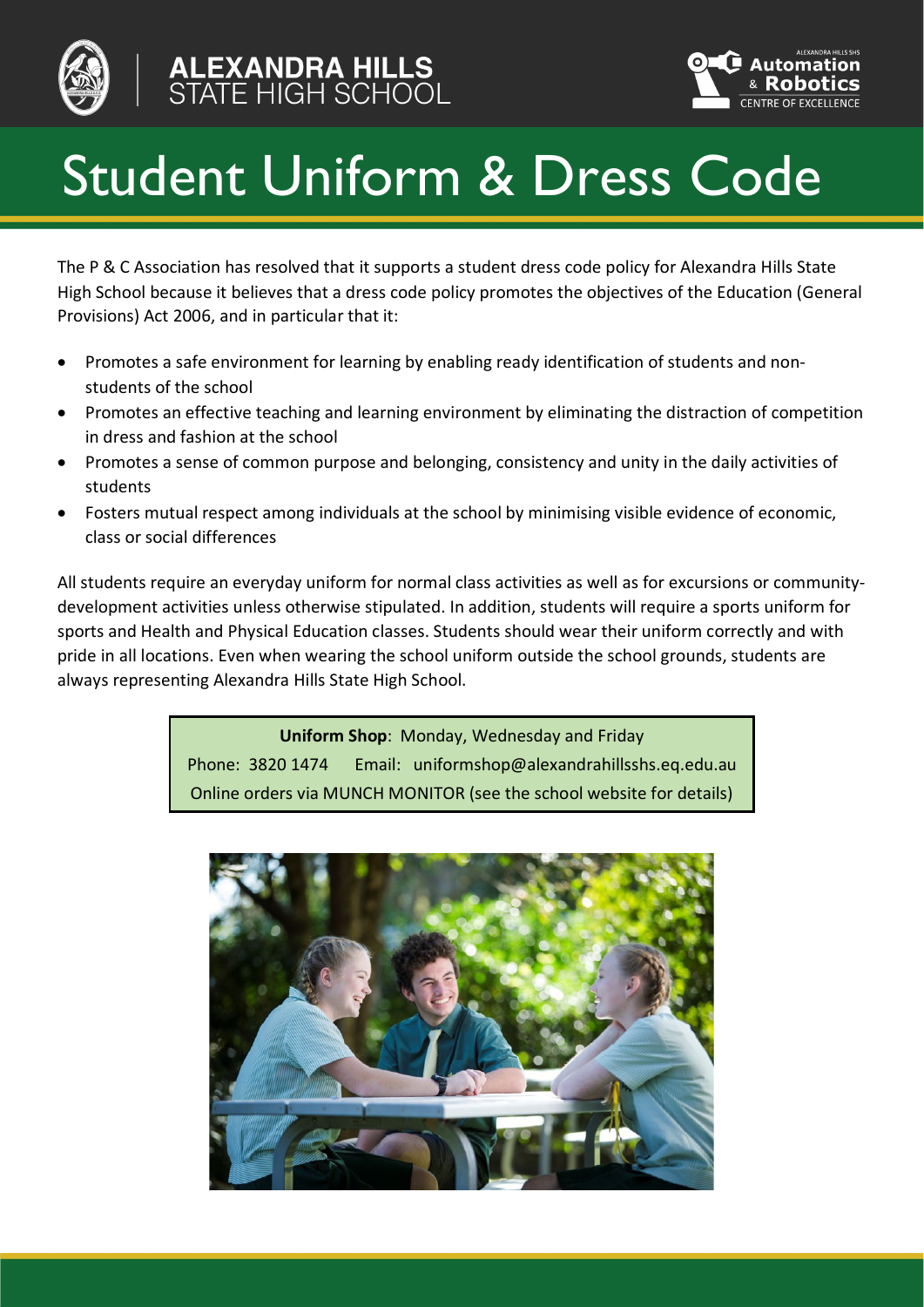

# ALEXANDRA HILLS<br>STATE HIGH SCHOOL





## **Junior Secondary Girls' Uniform – Years 7, 8 and 9**

Must be worn to school EVERY day (except for Sport Days: Years 7/8 Tuesday and Year 9 Thursday)

| All year                                                                                                                                                                      | <b>Winter options</b>                                                                                           |
|-------------------------------------------------------------------------------------------------------------------------------------------------------------------------------|-----------------------------------------------------------------------------------------------------------------|
| School blouse<br>Green school skirt or green school<br>shorts<br>Sand coloured socks<br>Black leather lace-up school shoes or<br>black leather joggers<br>Culottes (optional) | Black, opaque, plain<br>tights - without socks<br>School jumper or jacket<br>School scarf<br>School green pants |



# **Junior Secondary Boys' Uniform – Years 7, 8 and 9**

Must be worn to school EVERY day (except for Sport Days: Years 7/8 Tuesday and Year 9 Thursday)

| All year                                                                                                                                                                                                                                                   | <b>Winter options</b>                                      |
|------------------------------------------------------------------------------------------------------------------------------------------------------------------------------------------------------------------------------------------------------------|------------------------------------------------------------|
| School shirt<br>Grey school shorts or trousers<br>Short grey socks with school green and<br>gold bands<br>Black leather belt with plain buckle<br>(optional if wearing the junior shirt)<br>Black leather lace-up school shoes or<br>black leather joggers | School jumper or jacket<br>School scarf<br>School trousers |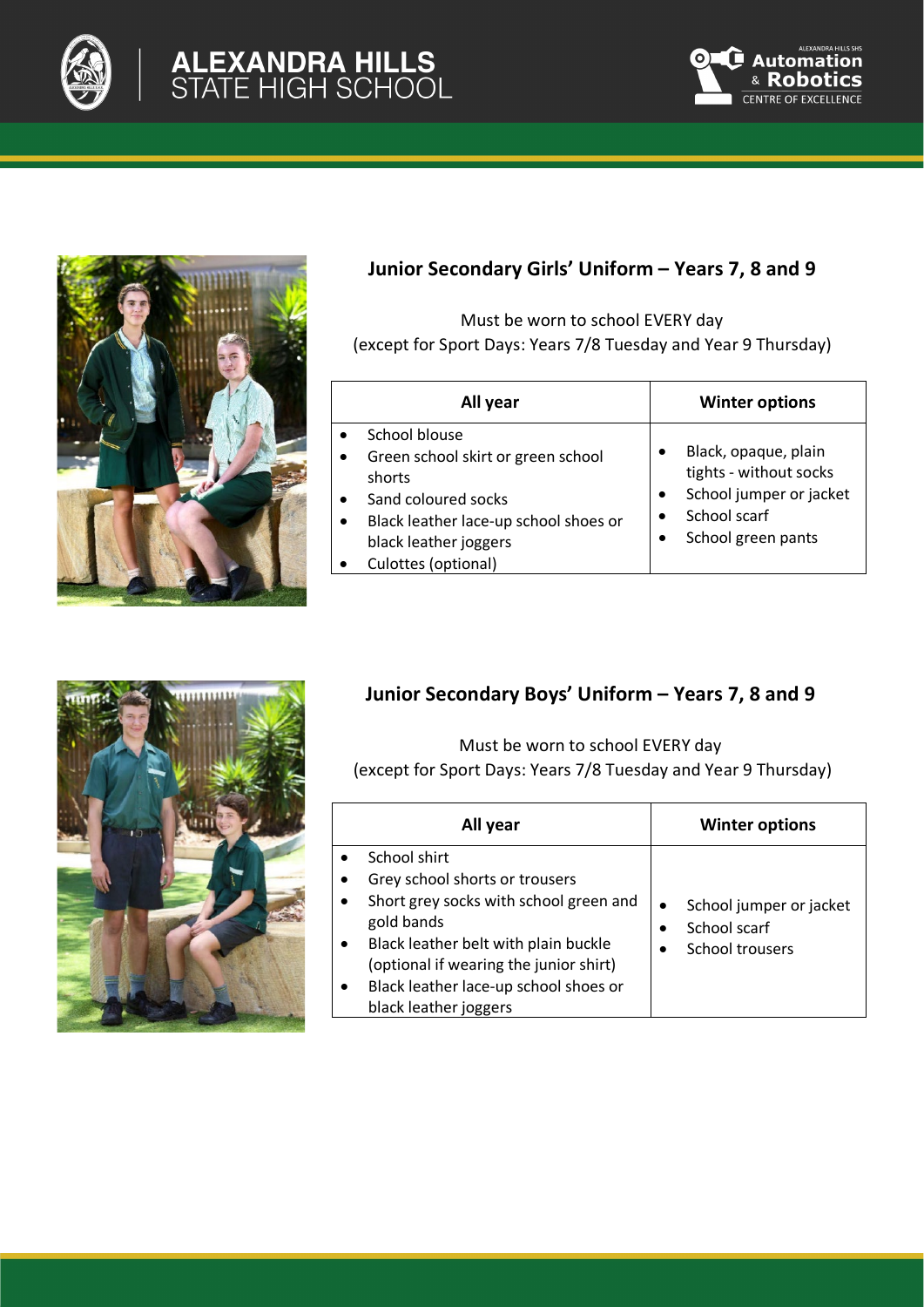







### **Senior Secondary Girls' Uniform – Years 10, 11 and 12**

Must be worn to school EVERY day

(except for Sport Days: Years 11/12 Wednesday and Year 10 Thursday)

| All year                                 | <b>Winter options</b>   |
|------------------------------------------|-------------------------|
| School blouse                            | Black, opaque, plain    |
| Green school skirt or green school       | tights - without socks  |
| shorts                                   | School jumper or jacket |
| Sand coloured socks                      | $\bullet$               |
| Year 10-11 or Year 12 blouse tie - to be | School scarf            |
| worn all year                            | $\bullet$               |
| Culottes (optional)                      | School green pants      |

### **Senior Secondary Boys' Uniform – Years 10, 11 and 12**

Must be worn to school EVERY day

(except for Sport Days: Years 11/12 Wednesday and Year 10 Thursday)

| All year                                                                                                                                                                                                                                                                                                             | <b>Winter options</b>                                           |
|----------------------------------------------------------------------------------------------------------------------------------------------------------------------------------------------------------------------------------------------------------------------------------------------------------------------|-----------------------------------------------------------------|
| School shirt<br>Grey school shorts or trousers<br>Long grey socks with school green and<br>gold bands<br>Black leather belt with plain<br>$\bullet$<br>buckle<br>Black leather lace-up school<br>$\bullet$<br>shoes or black leather joggers<br>Year 10-11 or Year 12 shirt tie -<br>to be worn during Terms 2 and 3 | School jumper or jacket<br>٠<br>School scarf<br>School trousers |

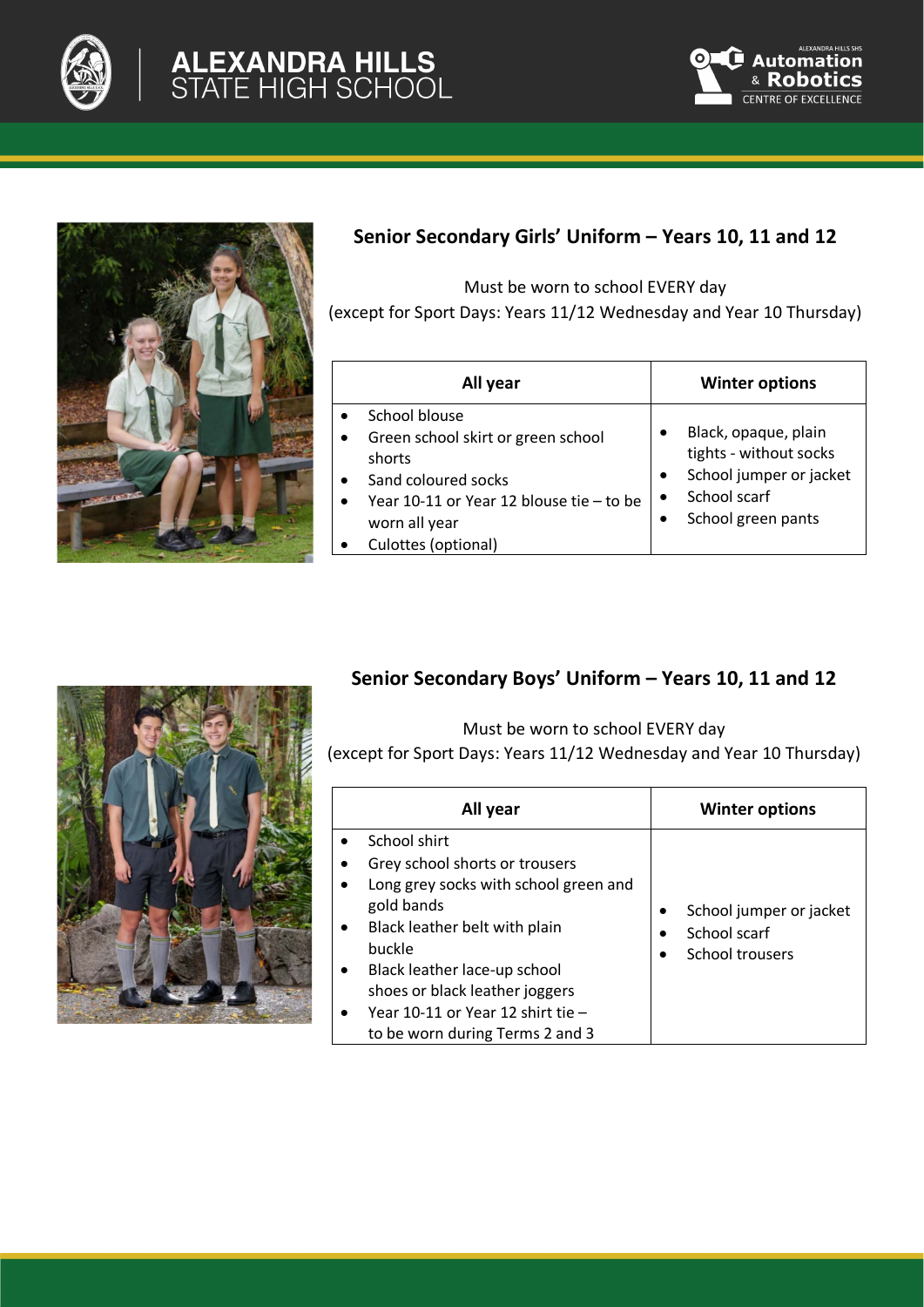

# **ALEXANDRA HILLS<br>STATE HIGH SCHOOL**



### **Sports Uniform – all year levels**

Worn to and from school ONLY on the following days:

- o Years 7/8: Tuesday
- o Years 9/10: Thursday
- o Years 11/12: Wednesday
- School sports shirt
- School sports shorts
- School sports socks
- School sports cap
- Black leather joggers
- Basketball, Dance and Rugby League training uniforms must only be worn during Academy sessions
- Senior Jerseys (Year 12) can only be worn with the sports uniform on Wednesdays



#### **Shoes**

- The only acceptable shoes are fully enclosed leather sports joggers (not mesh, canvas or suede) or leather laceup school shoes. These must be black (no coloured emblems, stripes or laces)
- Students who do not have the correct footwear will be unable to participate in many subjects especially practical subjects
- Specialist sport shoes must only be worn on the field or court during lessons